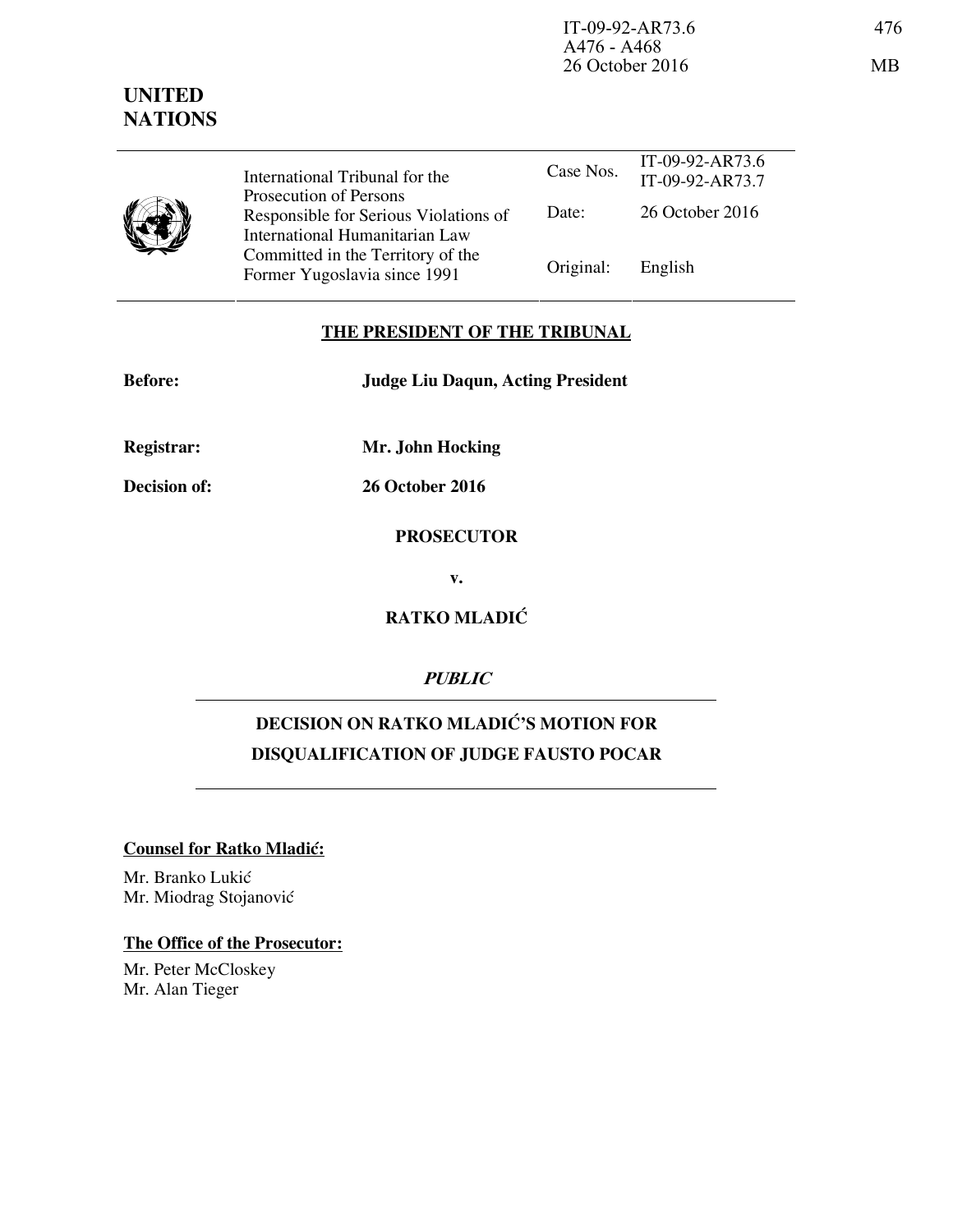1. **I, Liu Daqun,** Acting President of the International Tribunal for the Prosecution of Persons Responsible for Serious Violations of International Humanitarian Law Committed in the Territory of the former Yugoslavia since 1991 ("Tribunal"), am seised of the "Appellant's Motion Pursuant to Rule 15(B) Seeking Disqualification of Judge Fausto Pocar from the Appeals Chamber", filed by Ratko Mladić ("Mladić") in Cases Nos. IT-09-92-AR73.6 & IT-09-92-AR73.7, on 10 October 2016 ("Motion").

### **I. BACKGROUND**

2. On 4 July 2016, Trial Chamber I of the Tribunal ("Trial Chamber"), issued a decision rejecting Mladić's allegations that his fair trial rights have been violated by the integration of Chambers staff who previously worked for the trial chamber seized of the case of *Prosecutor v. Radovan Karad`i}*, Case No. IT-95-5/18-T ("*Karad`i}* case"*)*, and denying his request for information or materials related to Chambers personnel or, alternatively, for a declaration of mistrial. $1$ 

3. On 9 September 2016, the Trial Chamber issued a scheduling order setting 25 October 2016 as the date for the filing of final trial briefs by Mladić and the Office of the Prosecutor ("Prosecution"). $2$ 

4. The Trial Chamber granted certification to appeal the Decision of 4 July 2016 and the Scheduling Order on 27 September  $2016<sup>3</sup>$  and 28 September  $2016<sup>4</sup>$  respectively. On 4 October 2016, Mladić filed the "Interlocutory Appeal Brief Challenging the Decision of the Trial Chamber on the Defence Motion for a Fair Trial and Presumption of Innocence", and on 5 October 2016, Mladi} filed the "Interlocutory Appeal Brief Challenging the Decision of the Trial Chamber on the Defence Motion Regarding Scheduling Order" (together, "Mladić's Interlocutory Appeals" $)$ .<sup>5</sup>

<sup>&</sup>lt;sup>1</sup> Prosecutor v. Ratko Mladić, Case No. IT-09-92-T, Decision on Defence Motion for a Fair Trial and the Presumption of Innocence or, in the Alternative, a Mistrial, 4 July 2016 ("Decision of 4 July 2016"), paras 1, 26-27.

<sup>2</sup> *Prosecutor v. Ratko Mladić*, Case No. IT-09-92-T, Scheduling Order, 9 September 2016 ("Scheduling Order"), p. 4.

<sup>&</sup>lt;sup>3</sup> Prosecutor v. Ratko Mladić, Case No. IT-09-92-T, Decision on Defence Motion for Reconsideration or Certification to Appeal Decision on Motion for a Fair Trial or a Mistrial, 27 September 2016, para. 16.

<sup>4</sup> *Prosecutor v. Ratko Mladić*, Case No. IT-09-92-T, Decision on Defence Motion Seeking Reconsideration of or Certification to Appeal Scheduling Order, 28 September 2016, para. 13.

<sup>&</sup>lt;sup>5</sup> Prosecutor v. Ratko Mladić, Case No. IT-09-92-AR73.6, Interlocutory Appeal Brief Challenging the Decision of the Trial Chamber on the Defense Motion for a Fair Trial and Presumption of Innocence, 4 October 2016 ("Interlocutory Appeal Brief on the Trial Chamber's Decision on Motion for a Fair Trial and Presumption of Innocence"); *Prosecutor v. Ratko Mladić*, Case No. IT-09-92-AR73.7, Interlocutory Appeal Brief Challenging the Decision of the Trial Chamber on the Defense Motion Regarding Scheduling Order, 5 October 2016 ("Interlocutory Appeal Brief on Scheduling Order").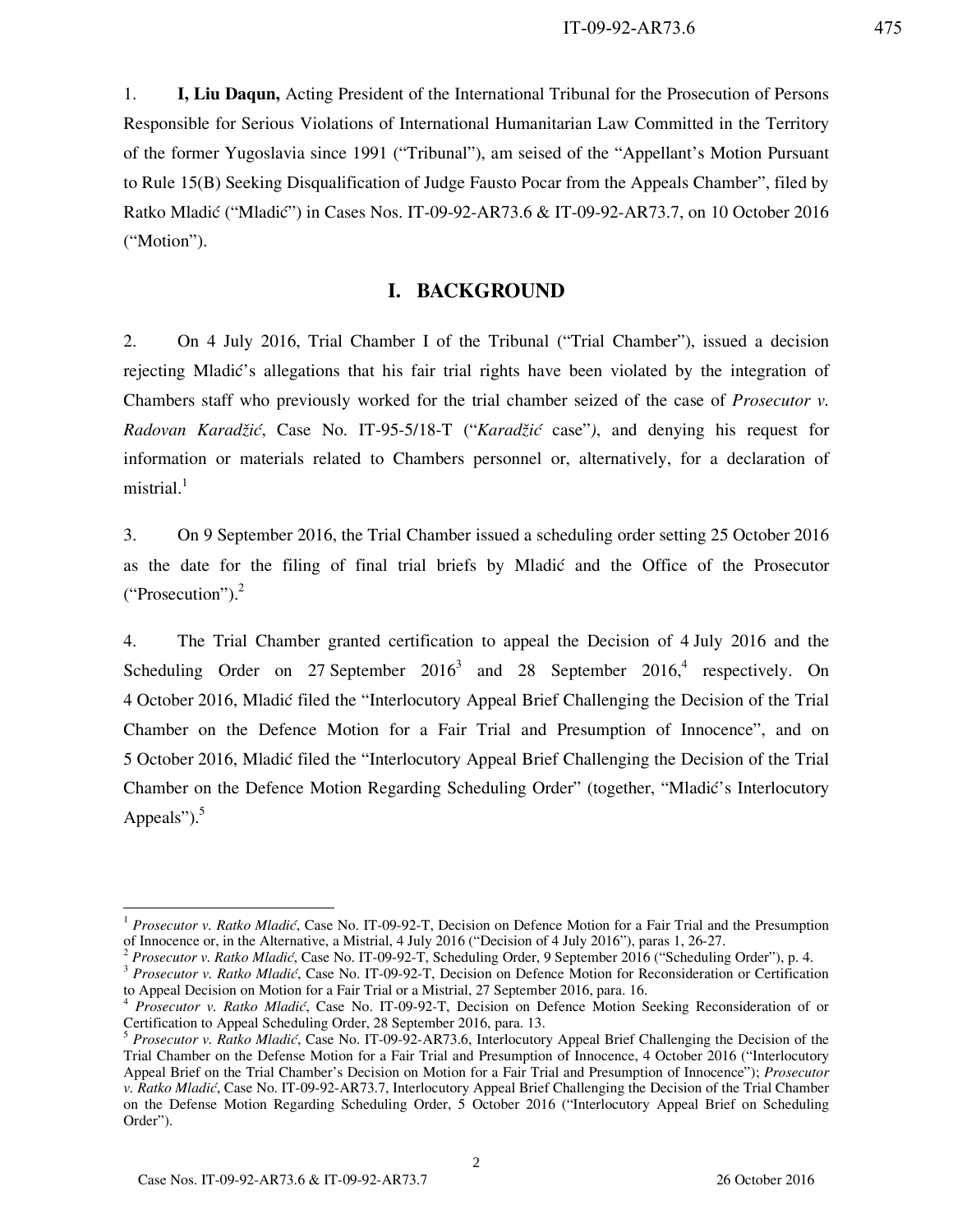5. On 6 October 2016, the President of the Tribunal assigned a bench of the Appeals Chamber of the Tribunal ("Appeals Chamber") to hear each of Mladić's Interlocutory Appeals, both benches including Judge Fausto Pocar ("Judge Pocar").<sup>6</sup>

6. On 13 October 2016, following the filing of the Motion, the President of the Tribunal withdrew, pursuant to Rule 15(A) of the Rules of Procedure and Evidence of the Tribunal ("Rules"), from considering the Motion and assigned me to consider it in his place both as Presiding Judge and President of the Tribunal for the purpose of Rule 15(B) of the Rules.<sup>7</sup>

7. The Motion seeks the voluntary withdrawal or the disqualification of Judge Pocar from Mladić's Interlocutory Appeals on the grounds of an alleged appearance of bias by reason of prejudgement.<sup>8</sup> On 11 October 2016, the Prosecution filed a response arguing that the Motion should be dismissed.<sup>9</sup> On 17 October 2016, Mladić requested leave to file a reply and attached his reply to the request.  $10$ 

### **II. APPLICABLE LAW**

8. Article 21(3) of the Statute of the Tribunal ("Statute") guarantees that an accused shall be presumed innocent until proven guilty. In addition, the Statute and the Rules guarantee an accused's right to be tried by impartial judges.<sup>11</sup> Rule 15(A) of the Rules specifically provides that:

A Judge may not sit on a trial or appeal in any case in which the Judge has a personal interest or concerning which the Judge has or has had any association which might affect his or her impartiality. The Judge shall in any such circumstance withdraw, and the President shall assign another Judge to the case.

<sup>6</sup> *Prosecutor v. Ratko Mladić*, Case No. IT-09-92-AR73.6, Order Assigning Judges to a Case before the Appeals Chamber, 6 October 2016, p.1; *Prosecutor v. Ratko Mladić*, Case No. IT-09-92-AR73.7, Order Assigning Judges to a Case before the Appeals Chamber, 6 October 2016, p. 1.

<sup>7</sup> *Prosecutor v. Ratko Mladić*, Case No. IT-09-92-AR73.6, Order Assigning Motions to a Judge, 13 October 2016, p. 2; *Prosecutor v. Ratko Mladić*, Case No. IT-09-92-AR73.7, Order Assigning Motions to a Judge, 13 October 2016, p. 2.

<sup>8</sup> Motion, paras 1, 17-28.

<sup>9</sup> *Prosecutor v. Ratko Mladić*, Case Nos. IT-09-92-AR73.6 & IT-09-92-AR73.7, Consolidated Prosecution Response to Mladić's Motions pursuant to Rule15(B) Seeking disqualification of Judges Carmel Agius, Theoder Meron and Fausto Pocar, 11 October 2016 ("Response"), paras 1, 7.

<sup>&</sup>lt;sup>10</sup> Prosecutor v. Ratko Mladić, Case Nos. IT-09-92-AR73.6 & IT-09-92-AR73.7, Appellant's Motion for Leave to Reply in Support of Motions Pursuant to Rule 15(B) seeking disqualification of Judges Carmel Agius, Theodor Meron, and Fausto Pocar, 17 October 2016 ("Motion for Leave to Reply"); Annex A, Appellant's Reply in Support of Motions Pursuant to Rule 15(B) Seeking Disqualification of Judges Carmel Agius, Theodor Meron, and Fausto Pocar, 17 October 2016 ("Reply").

<sup>&</sup>lt;sup>11</sup> See Article 13 of the Statute; Rule 14(A) of the Rules. See also *Ferdinand Nahimana et al. v. The Prosecutor*, Case No. ICTR-99-52-A, Judgement, 16 May 2008 (original French version filed on 28 November 2007) ("*Nahimana et al.*  Appeal Judgement"), para. 47; *Édouard Karemera et al.*, Case No. ICTR-98-44-AR75.15, Decision on Joseph Nzirorera's Appeal Against a Decision of Trial Chamber III Denying the Disclosure of a Copy of the Presiding Judge's Written Assessment of a Member of the Prosecution Team, 5 May 2009 ("*Karemera et al.* Appeal Decision"), para. 9; *Ildephonse Hategekimana v. The Prosecutor*, Case No. ICTR-00-55B-A, Judgement, 8 May 2012 ("*Hategekimana* Appeal Judgement"), para. 16.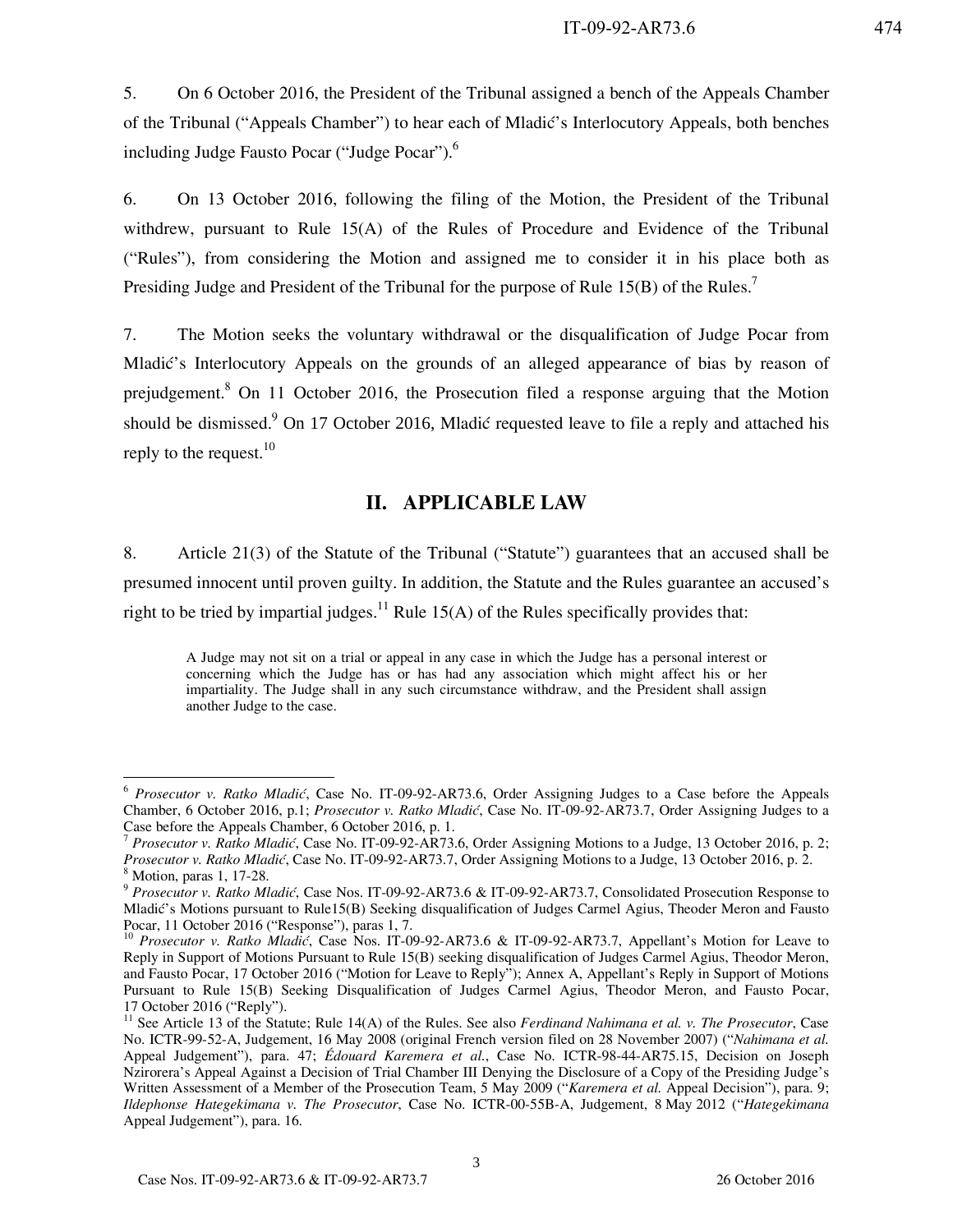9. The Appeals Chamber has held that "there is a general rule that a Judge should not only be subjectively free from bias, but also that there should be nothing in the surrounding circumstances which objectively gives rise to an appearance of bias."<sup>12</sup> On this basis, the Appeals Chamber has considered that the following principles should direct it in interpreting and applying the impartiality requirement of the Statute:

A. A Judge is not impartial if it is shown that actual bias exists.

B. There is an unacceptable appearance of bias if:

i) a Judge is a party to the case, or has a financial or proprietary interest in the outcome of a case, or if the Judge's decision will lead to the promotion of a cause in which he or she is involved, together with one of the parties. Under these circumstances, a Judge's disqualification from the case is automatic; or

ii) the circumstances would lead a reasonable observer, properly informed, to reasonably apprehend bias.<sup>13</sup>

10. With respect to the reasonable observer prong of this test, the Appeals Chamber has held that the "reasonable person must be an informed person, with knowledge of all the relevant circumstances, including the traditions of integrity and impartiality that form a part of the background and apprised also of the fact that impartiality is one of the duties that Judges swear to uphold." $^{14}$ 

11. The Appeals Chamber has also emphasised that there is a presumption of impartiality that attaches to any judge of the Tribunal and considered that, in the absence of evidence to the contrary, it must be assumed that the judges of the Tribunal "can disabuse their minds of any irrelevant personal beliefs or predispositions."<sup>15</sup> Accordingly, the party who seeks the disqualification of a judge bears the burden of adducing sufficient evidence that the judge is not impartial.<sup>16</sup> In this respect, the Appeals Chamber has consistently held that there is a high threshold to reach to rebut the presumption of impartiality.<sup>17</sup> The party must demonstrate that "there is a reasonable"

<sup>&</sup>lt;sup>12</sup> Prosecutor v. Anto Furundžija, Case No. IT-95-17/1-A, Judgement, 21 July 2000 ("Furundžija Appeal Judgement"), para. 189.

<sup>13</sup> *Furund`ija* Appeal Judgement, para. 189. See also, *e.g.*, *Prosecutor v. Zejnil Delali} et al.*, Case No. IT-96-21-A, Judgement, 20 February 2001 ("*^elebi}i* Appeal Judgement"), paras 682-683; *The Prosecutor v. Jean-Paul Akayesu*, Case No. ICTR-96-4-A, Judgment, 23 November 2001 (original French version filed on 1 June 2001) ("*Akayesu* Appeal Judgement"), para. 203; *Prosecutor v. Stanislav Galić*, Case No. IT-98-29-A, Judgement, 30 November 2006 ("*Gali}* Appeal Judgement"), para. 39; *Nahimana et al.* Appeal Judgement, para. 49*.*

<sup>(&</sup>quot;Galić Appeal Judgement"), para. 39; *Nanumana et al. Appeal Judgement*, para. 1983; *Galić Appeal* <sup>14</sup> *Furundžija Appeal Judgement*, para. 683; *Galić Appeal Appeal Furundžija Appeal Judgement*, para. 683; *Galić A* Judgement, para. 40; *Nahimana et al.* Appeal Judgement, para. 50*.*

<sup>&</sup>lt;sup>15</sup> Furundžija Appeal Judgement, paras 196-197. See also, e.g., Akayesu Appeal Judgement, paras. 91, 269; Galić Appeal Judgement, para. 41; *Nahimana et al.* Appeal Judgement, para. 48; *Karemera et al.* Appeal Decision, para. 11; *Hategekimana* Appeal Judgement, para. 16*.*

<sup>&</sup>lt;sup>16</sup> Furundžija Appeal Judgement, para. 197. See also, e.g., Akayesu Appeal Judgement, para. 91; Galić Appeal Judgement, para. 41; *Nahimana et al.* Appeal Judgement, para. 48; *Hategekimana* Appeal Judgement, para. 16.

<sup>&</sup>lt;sup>17</sup> Furundžija Appeal Judgement, para. 197. See also, e.g., Čelebići Appeal Judgement, para. 707; *Galić* Appeal Judgement, para. 41.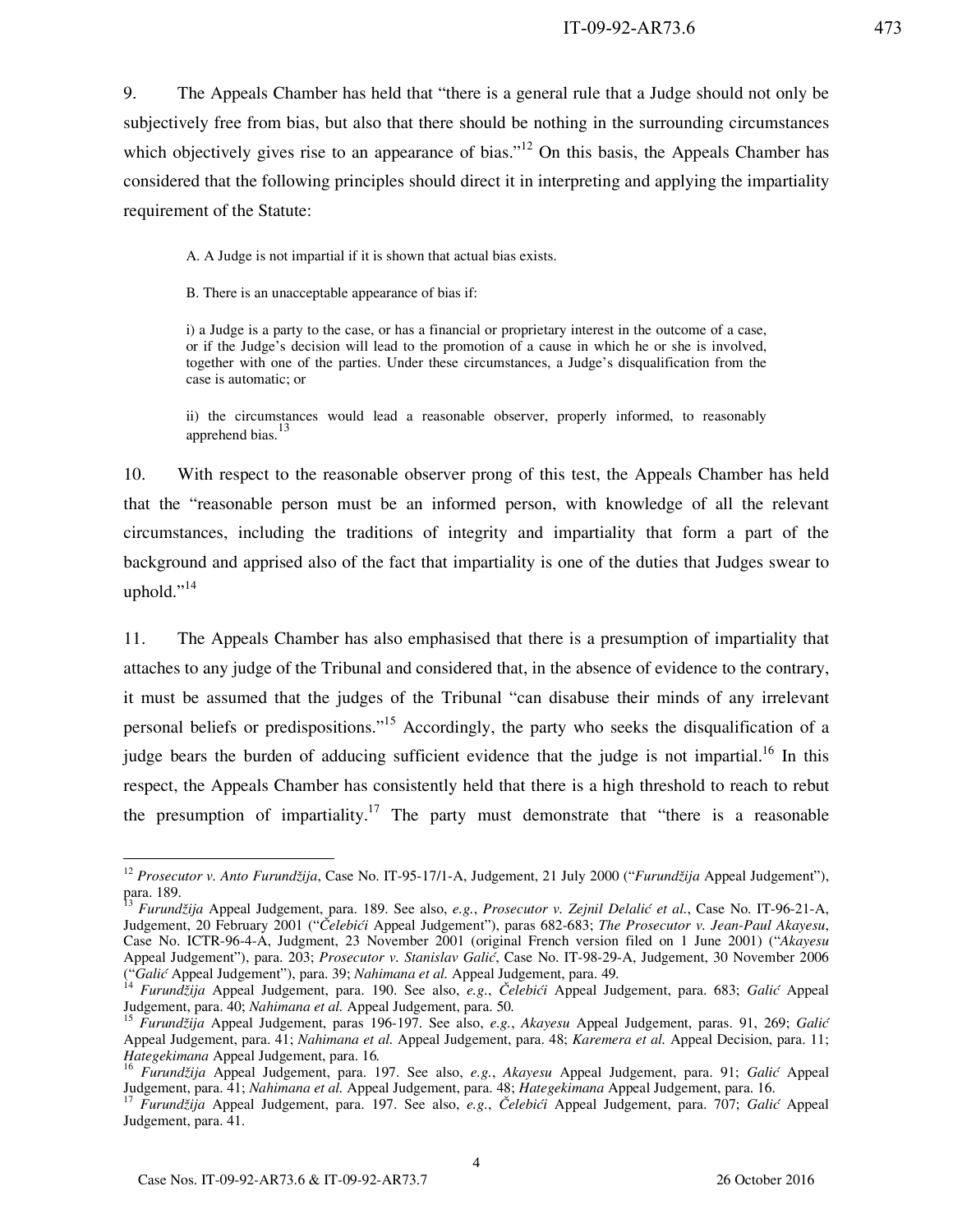apprehension of bias by reason of prejudgement" that is "firmly established".<sup>18</sup> The Appeals Chamber has explained that this high threshold is required because, "just as any real appearance of bias o[n] the part of a judge undermines confidence in the administration of justice, it would be as much of a potential threat to the interests of the impartial and fair administration of justice if judges were to disqualify themselves on the basis of unfounded and unsupported allegations of apparent bias". $^{19}$ 

12. Furthermore, Rule 15(B)(i) of the Rules provides that:

Any party may apply to the Presiding Judge of a Chamber for the disqualification and withdrawal of a Judge of that Chamber from a trial or appeal upon the above grounds. The Presiding Judge shall confer with the Judge in question and prepare a report which shall include any comments or material provided by the challenged Judge. The Presiding Judge shall present this report to the President.

#### **III. DISCUSSION**

#### **A. Submissions of the parties**

13. Mladić submits that Judge Pocar should withdraw or be disqualified from the benches appointed to determine Mladić's Interlocutory Appeals since a reasonable observer would conclude that Judge Pocar has pre-judged the merits of this case and that this reasonable apprehension of bias has been firmly established.<sup>20</sup> Mladić contends that, as a member of the Appeals Chamber seised of the *Prosecutor v. Vujadin Popović et al.*, Case No. IT-05-88-A, *("Popović et al.* Appeals Chamber"), Judge Pocar made prejudicial findings about Mladić which are sufficient to establish Mladić's individual criminal responsibility pursuant to Articles 7(1) and 7(3) of the Statute.<sup>21</sup>

14. Specifically, Mladić points to findings made by the *Popović et al.* Appeals Chamber repeating certain findings of the Trial Chamber seised of the same case ("*Popović et al.* Trial Chamber"), and the *Popović et al.* Appeals Chamber's conclusion that it was "satisfied that the only reasonable inference [...] [was] that Mladić was also a member of the JCE to Murder."<sup>22</sup> Mladić also points to other findings from the *Popović et al.* Appeal Judgement related to the link between the principal perpetrators of crimes and Mladić as a member of a joint criminal enterprise to murder.<sup>23</sup> Mladić adds that Judge Pocar further prejudged his participation in a joint criminal

<sup>&</sup>lt;sup>18</sup> *Furundžija* Appeal Judgement, para. 197. See also, *e.g., Čelebići* Appeal Judgement, para. 707.

<sup>&</sup>lt;sup>19</sup> Čelebići Appeal Judgement, para. 707.

 $20$  Motion, paras 17, 28.

<sup>&</sup>lt;sup>21</sup> Motion, para. 19, referring to *Prosecutor v. Vujadin Popović et al.*, Case No. IT-05-88-A, Judgement, 30 January 2015 ("Popović et al. Appeal Judgement"). Mladić adds that as Judge Pocar signed his name to the Popović et al. Appeal Judgement, it considers these findings to be his own. Motion, para. 19.

<sup>&</sup>lt;sup>22</sup> Motion, para. 20, referring to *Popović et al.* Appeal Judgement, para. 1052. See also Motion, para. 25, referring to Popović et al. Appeal Judgement, para. 1426.

<sup>&</sup>lt;sup>23</sup> Motion, paras 21-24, referring to *Popović et al.* Appeal Judgement, paras 1056-1057, 1386, 1416, 1418.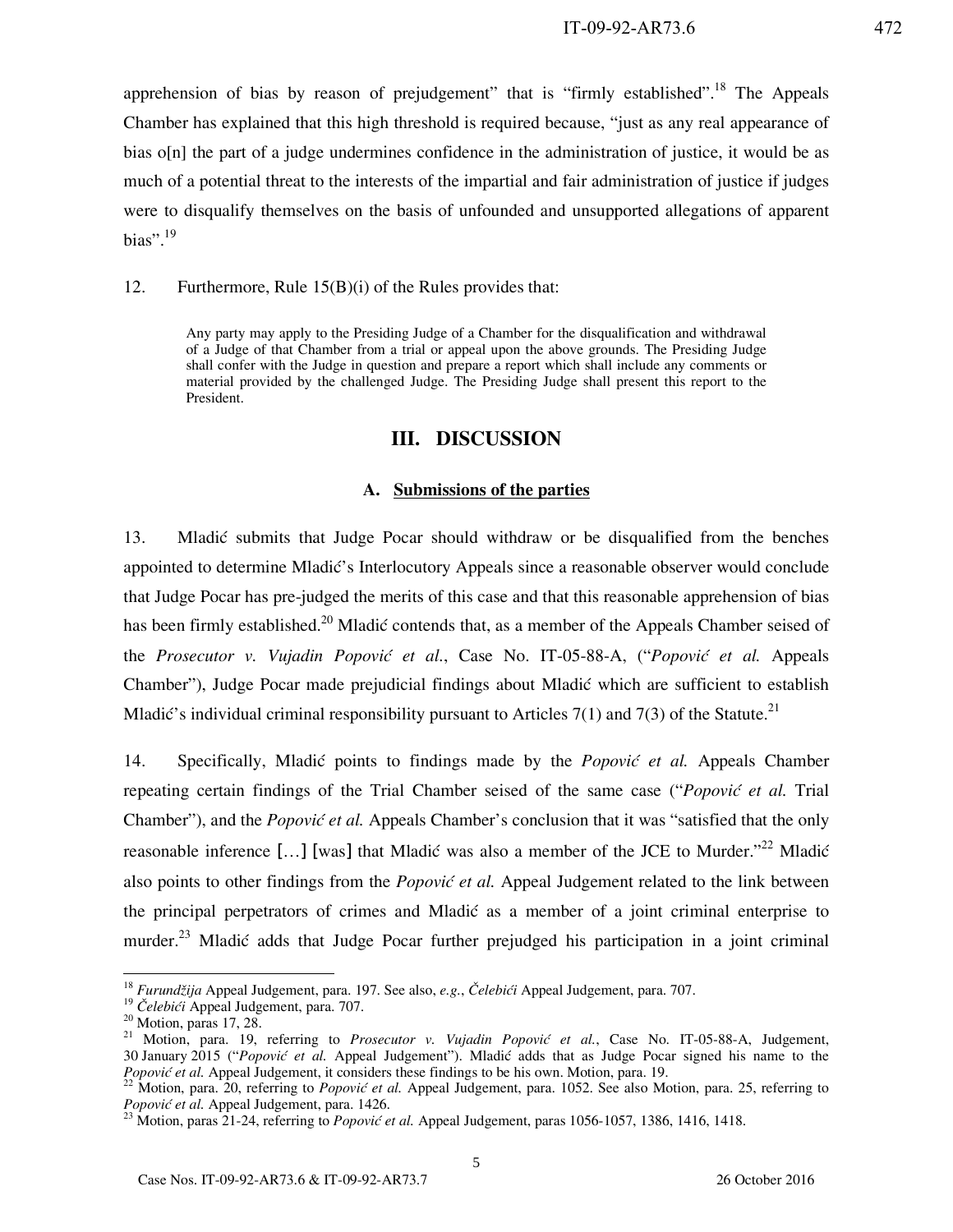enterprise to forcibly remove by repeating the *Popović et al*. Trial Chamber's findings concerning his participation and by concluding on this basis that a "reasonable trier of fact could have considered that the only reasonable inference to be drawn is that Mladić was a member of the JCE to Forcibly Remove."<sup>24</sup> He adds that the *Popović et al.* Appeals Chamber further found in relation to a particular incident that "a reasonable trier of fact could have concluded that a link was established between the [perpetrators of the killings] and Mladić, a member of the JCE to Forcibly Remove".<sup>25</sup>

15. As relief, Mladi} requests the voluntarily withdrawal or the disqualification of Judge Pocar and the appointment of another Judge to hear Mladić's Interlocutory Appeals, or in the alternative, the assignment of the Motion to the Bureau for resolution under Rule 15(B) of the Rules.<sup>26</sup>

16. The Prosecution responds that the Motion should be dismissed since Mladic does not demonstrate that a reasonable observer would reasonably apprehend bias in Judge Pocar's involvement in the *Popović et al.* case.<sup>27</sup> According to the Prosecution, it is well established that in criminal trials arising out of the same series of events, a reasonable observer would presume that judges decide each case exclusively on the basis of the evidence heard by the chamber in relation to each particular case.<sup>28</sup> In the Prosecution's view, Mladić has not raised any indication that Judge Pocar is unable to act in a manner consistent with this expectation and has failed to rebut the presumption of impartiality.<sup>29</sup> The Prosecution contends that the fact that Judge Pocar was involved in making findings on the criminal responsibility of Mladic in the *Popovic et al.* Appeal Judgement on the basis of the evidence adduced in that case does not indicate that Judge Pocar would bring a partial or prejudiced mind to Mladić's Interlocutory Appeals. $30$ 

17. Mladić replies that the Prosecution provides no support for its assertion that the factual and legal findings made by Judge Pocar in the *Popović et al.* case relating to Mladić's guilt would not continue to influence the judge's decision-making. $31$ 

<sup>&</sup>lt;sup>24</sup> Motion, para. 26, referring to *Popović et al.* Appeal Judgement, paras 1680, 1682.

<sup>&</sup>lt;sup>25</sup> Motion, para. 27, referring to *Popović et al.* Appeal Judgement, para. 1683.

 $26$  Motion, p. 11.

<sup>27</sup> Response, paras. 1, 7.

<sup>28</sup> Response, para. 2 *referring to Prosecutor v. Vojislav Šešelj*, Case No. IT-03-67-PT, Decision on Motion for Disqualification, 16 February 2007, para. 24; *Nahimana et al*. Appeal Judgement, para. 78.

<sup>&</sup>lt;sup>29</sup> Response, para. 2.

 $30$  Response, para. 3.

 $31$  Reply, para. 4. See also Reply, para. 3. I consider that I would benefit from submissions in reply on the issue to adjudicate the Motion. Therefore, pursuant to Rule 126*bis* of the Rules, I grant the Motion for Leave to Reply and accept the Reply attached as an annex to the Motion for Leave to Reply as validly filed.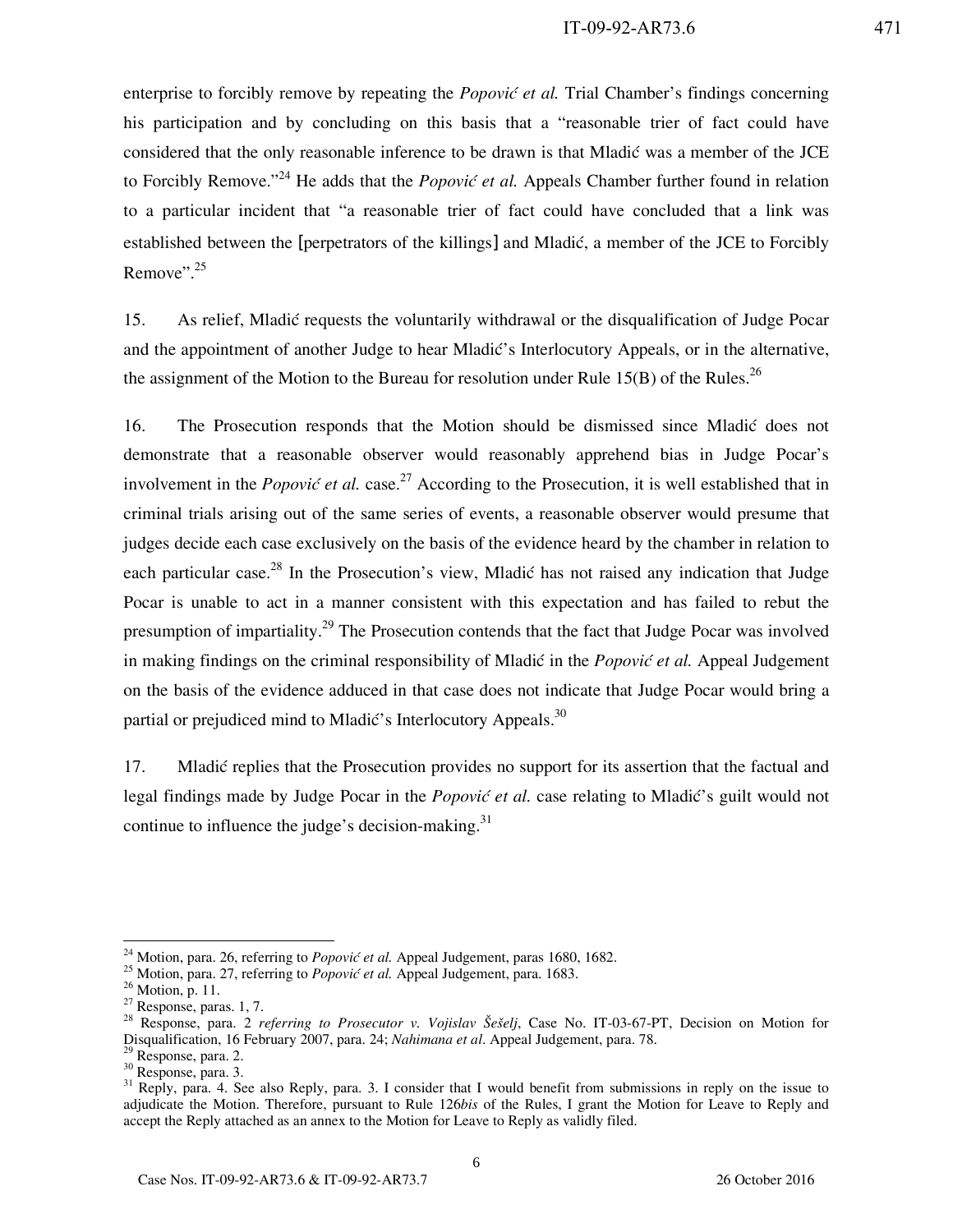#### **B. Analysis**

18. On 17 October 2016, pursuant to Rule 15(B) of the Rules, I conferred with Judge Pocar regarding the Motion.<sup>32</sup> Judge Pocar has indicated that he can deal with the issues raised in Mladić's Interlocutory Appeals independently, impartially, and conscientiously. Judge Pocar also stated that he fully leave it to my appreciation to make a decision on whether his participation on the appeal benches may give rise to an appearance of bias.

19. At the outset, I observe that the request for disqualification of Judge Pocar is directed to his participation in the benches appointed by the President of the Tribunal to determine Mladić's Interlocutory Appeals.<sup>33</sup> I recall that the Appeals Chamber has held that determinations of actual bias or unacceptable appearance of bias under Rule 15 of the Rules should be made on a case-by-case basis.<sup>34</sup> The issue I must therefore address in this case, is whether the involvement of Judge Pocar in another case, the *Popović et al.* case on appeal, and in particular the findings pointed out by Mladić, would lead a reasonable observer, properly informed, to reasonably apprehend bias on the part of Judge Pocar when adjudicating Mladić's Interlocutory Appeals. I consider that any apprehension of bias by reason of prejudgement must not only be firmly established, $35$  but also cannot be assessed in the abstract as it will depend on the issues that require adjudication in the particular case.

20. Accordingly, in order to determine whether a reasonable observer, properly informed, would reasonably apprehend bias on the part of Judge Pocar when adjudicating Mladić's Interlocutory Appeals, I consider that in this case, it is necessary for Mladic to abduct sufficient evidence showing that the substantive issues arising from the *Popović et al.* Appeal Judgement

 $32$  I recall that when the Presiding Judge and the President of the Tribunal is the same person, the requirement of Rule 15(B)(i) of the Rules that the Presiding Judge report to the President of the Tribunal becomes inapplicable. See *Prosecutor v. Micó Stanišić and Stojan Župlajnanin*, IT-08-91-A, Decision on Motion Requesting Recusal, 3 December 2013, para. 21; *Prosecutor v. Vojislav [e{elj*, Case No. IT-03-67-R77.2-A, Decision on Motion for Disqualification of Judges Fausto Pocar and Theodor Meron from the Appeals Proceedings, 2 December 2009, para. 3; *Prosecutor v. Vojislav [e{elj*, IT-03-67-R77.2-A, Decision on Motion for Disqualification, 6 November 2009 ("Decision of 6 November 2009"), para. 5.

 $3$  See Motion, paras. 1, 18-19, 28-29.

<sup>&</sup>lt;sup>34</sup> *Prosecutor v. Mićo Stanišić & Stojan Župljanin*, Case No. IT-08-91-A, Judgement, 30 June 2016 ("*Stanišić and Župljanin* Appeal Judgement"), para. 32 and references cited therein. In the *Stani{i} and Župljanin* Appeal Judgement, the Appeals Chamber also noted that a Judge who has not met the requirements of this Rule in a specific case has otherwise been entitled to continue to exercise the functions of a Judge of the Tribunal and sit in other cases when he fulfils the requirements of Rule 15 of the Rules in those other cases. See *Stanišić and Župljanin* Appeal Judgement, para. 32, fn. 126.

<sup>&</sup>lt;sup>35</sup> See *supra*, para. 11.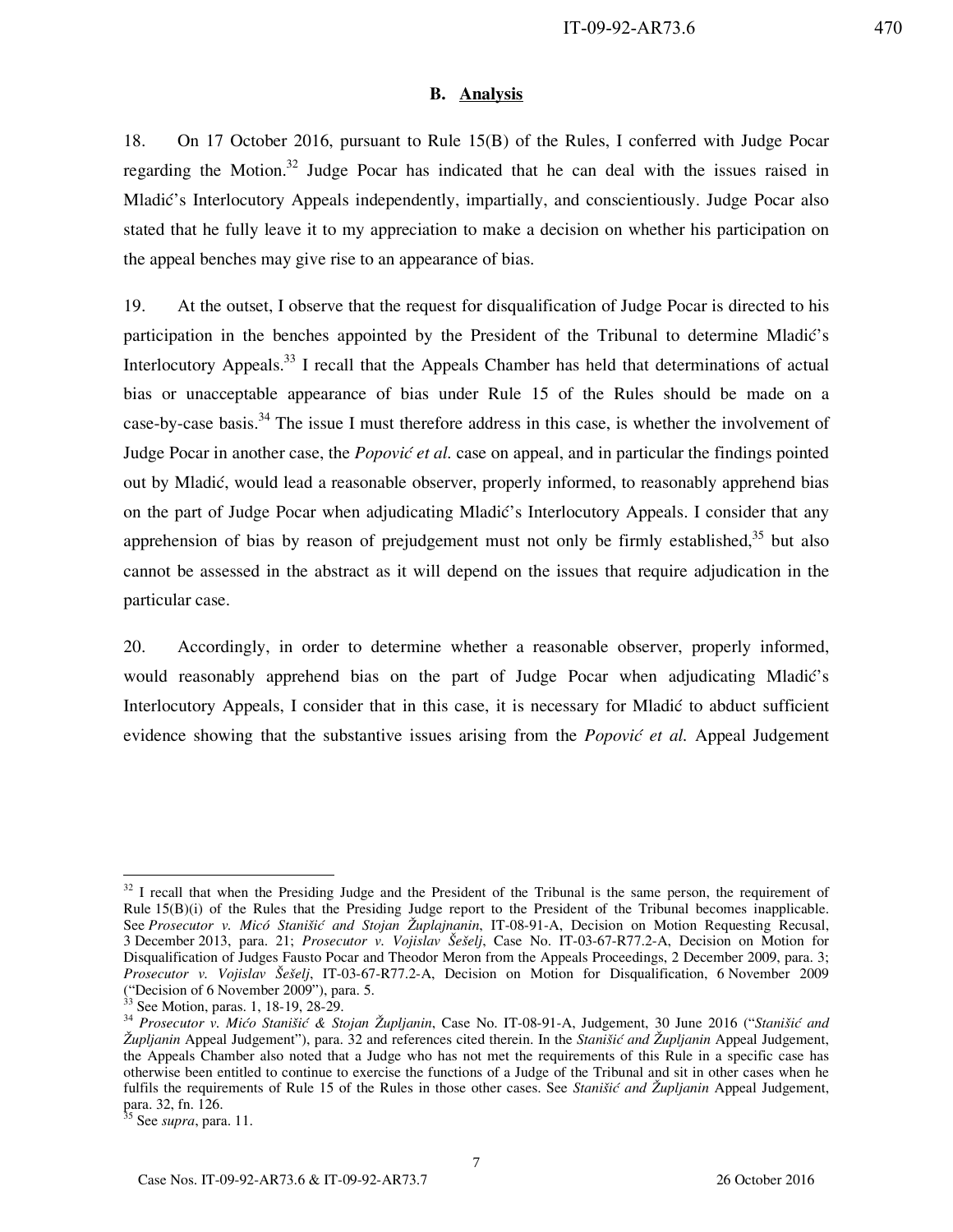pointed out by Mladić's are so closely linked to the substantive issues in Mladić's Interlocutory Appeals so as to cast doubt on the impartiality of Judge Pocar.<sup>36</sup>

21. As evidence of an appearance of bias, Mladić points to findings from the *Popović et al.* Appeal Judgement arguing that they show a prejudgement from Judge Pocar on Mladić's guilt. These findings, which all expressly mention Mladić, relate to his role and involvement in two discrete joint criminal enterprises (to murder and to forcibly remove). $37$ 

22. In Mladić's Interlocutory Appeals, however, the Appeals Chamber will have to address allegations of violations of Mladić's fair trial rights and presumption of innocence related to: (i) the integration in his case of Chambers staff who previously worked for the trial chamber seised of the *Karadžić* case; and (ii) the date of the filing of Mladić's final trial brief.<sup>38</sup> Having carefully reviewed Mladić's Interlocutory Appeals, I observe that the issues raised therein will not require any consideration by the Appeals Chamber of Mladić's individual criminal responsibility. Rather, the subject matter of the Mladić's Interlocutory Appeals is procedural and Mladić's Interlocutory Appeals only requires rulings on some specific allegations of violations of fair trial rights in the ongoing Mladić's trial proceedings.

23. Based on these considerations, I find that the substantive issues arising from *Popović et al.* Appeal Judgement to which Mladić points cannot be said to be so closely related to the fair trial issues at the centre of Mladić's Interlocutory Appeals so as to cast doubt on the impartiality of Judge Pocar. I am therefore not convinced that any of the relevant findings from the *Popović et al.* Appeal Judgement, would lead a reasonable observer, properly informed, to reasonably apprehend bias on

<sup>36</sup> *See* Decision of 6 November 2009, para. 6. I observe that such approach finds support in the jurisprudence of the European Court of Human Rights ("ECHR"). The ECHR has found that it is not "*prima facie* incompatible with the requirements of impartiality if the same judge is involved, first, in a decision on the merits of a case and, subsequently, in proceedings in which the admissibility of an appeal against that decision is examined." See *Warsicka v. Poland*, ECtHR, No. 2065/03, Judgment, 16 January 2007 ("*Warsicka* ECtHR Judgement"), para. 40. It also found that "the assessment of whether the participation of the same judge in different stages of a civil case complies with the requirement of impartiality laid down by Article 6 § 1 is to be made on a case-to-case basis, regard being had to the circumstances of the individual case and, importantly, to the characteristics of the relevant rules of civil procedure applied to the case. In particular, it is necessary to consider whether the link between substantive issues determined in a decision on the merits and the admissibility of an appeal against that decision is so close as to cast doubt on the impartiality of the judge." See *Warsicka* ECtHR Judgement, para. 40. See also *Case of Central Mediterranean Development Corporation Limited v. Malta*, ECtHR, No. 18544/08, Judgment, 22 November 2011, paras 33-37. I observe that the above-mentioned ECHR cases relates to situations where the judges exercised judicial functions in two successive stages of the same proceedings. The same principles should *a fortiori*, hold true when the question, like in this case, is not related to two successive stages of the same proceedings but between two distinct proceedings.

<sup>&</sup>lt;sup>37</sup> Motion, paras. 19-28, referring to *Popović et al.* Appeal Judgement, paras. 1052, 1056-1057, 1386, 1416, 1418, 1426, 1680, 1682-1683. I note that the *Popović et al.* Appeal Judgement's findings Mladić points to reflect repetition of conclusions from the *Popović et al.* Trial Chamber or conclusions on the assessment of the reasonableness of some of the *Popović et al.* Trial Chamber's findings. Moreover, Mladić also refers to paragraphs of the *Popović et al.* Appeals Judgement where the Appeals Chamber reached conclusions beyond reasonable doubt. See Motion, paras. 19-28, referring to *Popovi} et al.* Appeal Judgement, paras. 1052, 1056-1057, 1386, 1416, 1418, 1426, 1680, 1682-1683.

<sup>&</sup>lt;sup>38</sup> Interlocutory Appeal Brief on the Trial Chamber's Decision on Motion for a Fair Trial and Presumption of Innocence, paras. 1, 16, 43; Interlocutory Appeal Brief on Scheduling Order, paras. 1, 25, 55.